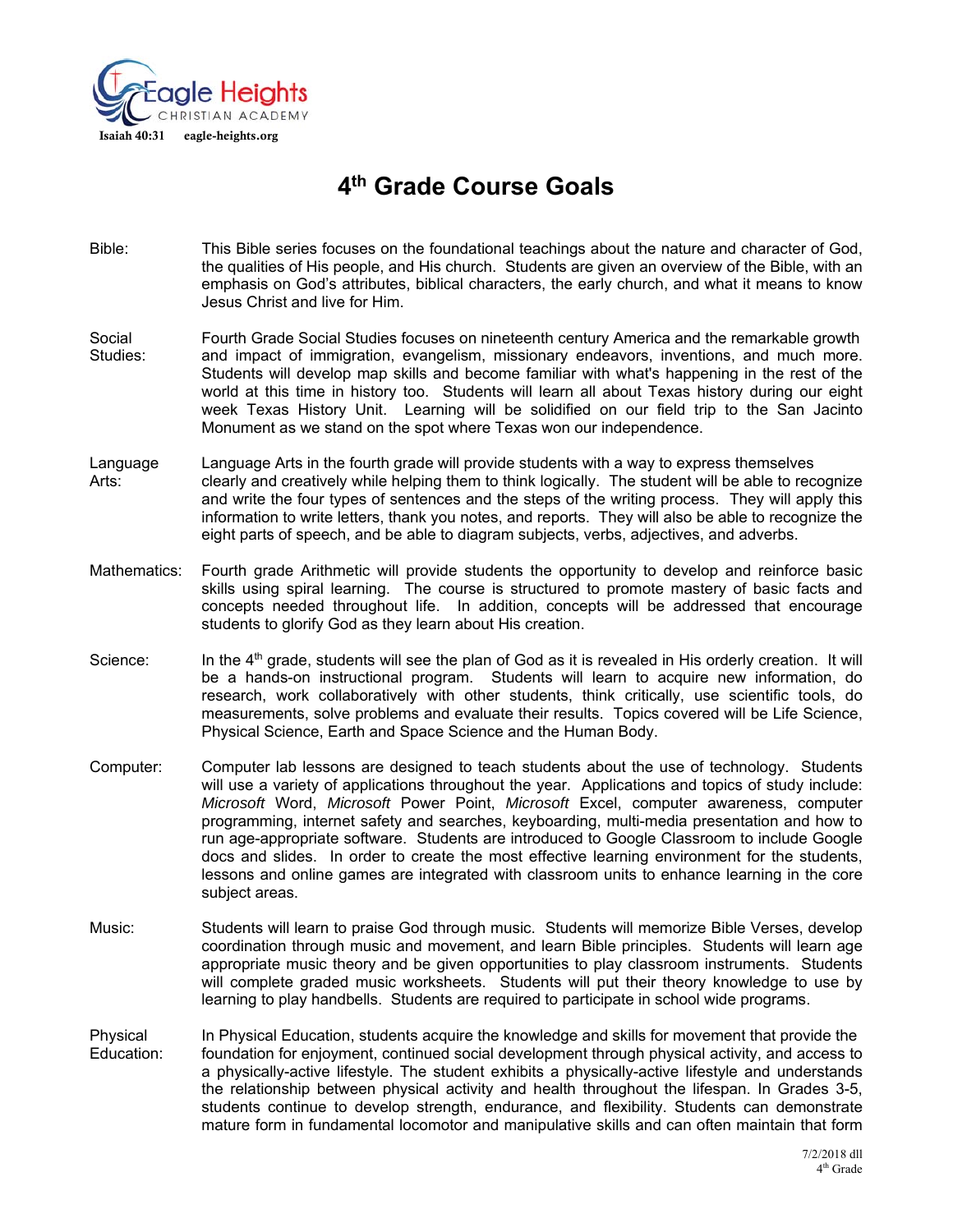

Isaiah 40:31 eagle-heights.org

while participating in dynamic game situations. Identifying personal fitness goals for themselves and beginning to understand how exercise affects different parts of the body is an important part of the instructional process. Fourth grade students learn to identify the components of healthrelated fitness. Students combine locomotor and manipulative skills in dynamic situations with body control. Students begin to identify sources of health fitness information and continue to learn about appropriate clothing and safety precautions in exercise settings.